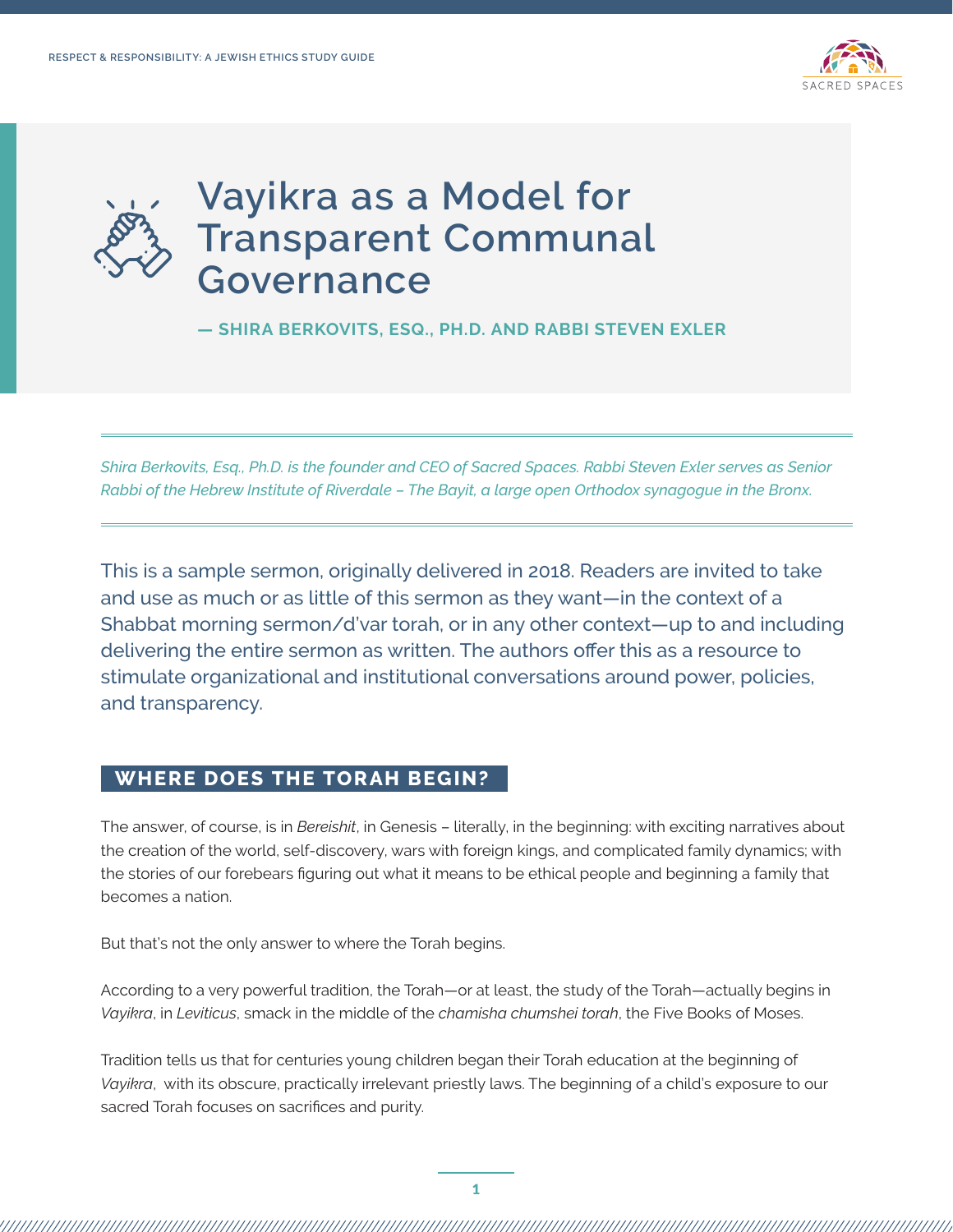

Why would children begin learning the Torah here? This seems like such a strange, unrelatable place to begin. Even many adults struggle to relate to Vayikra. If you find yourself eagerly following the happenings and narratives of *Bereishit* and *Shemot*, of Genesis and Exodus, but seem to keep losing your place during *Vayikra*, you're not alone.

In his chapter on *Leviticus: The Democratization of Holiness*, the late Rabbi Lord Jonathan Sacks writes that *Vayikra* is "perhaps the key text for Judaism...setting out an entire infrastructure for justice and equity in political and economic life." Why is that? Well, scholars believe that originally *Vayikra* was meant as a set of instructions for the *kohanim*, the priests alone, detailing how to perform their duties properly. As such, one could argue it didn't belong in the Torah; only the *kohanim* needed it. But *Vayikra* was ultimately canonized, becoming the central book in the Five Books of Torah, as a part of a process that democratized the Jewish faith.

The inclusion of *Vayikra* in the chumash became the model of the idea that, in Judaism, texts and rituals are accessible and taught to all, not just to the scholars, leaders or clergy. There is no secret lore, reserved for an elite few, whom we must trust by virtue of their position. *Vayikra* lays out—transparently, for all to see—exactly what occurs in our holiest communal institutions. We the people know precisely where our donations go, which *korban* or sacrifice is brought when, and what procedures the *kohen* must follow. This transparency ensures that we may:

- know what to expect from our leaders and functionaries,
- recognize deviance from the commandments if and when it emerges, and
- demand accountability.

Consequently, *Vayikra*—what children study first—highlights the foundational value of opening up to all even the Torah's most esoteric practices and central institutions.

**This is the Torah's vision of holiness, as applicable today as it was thousands of years ago.**

# **DEVELOPING A CULTURE OF TRANSPARENCY AND ACCOUNTABILITY**

*Vayikra*'s inclusion in the Torah doesn't just outline a model of transparency and accessibility; as we will see, it directly confronts the risks of and opportunities for abuse in positions of power, and demands accountability. We will unpack here two lessons from the details of the sacrificial service in *Vayikra* that are critical to developing a culture of transparency and accountability.

The first lesson is about the inherent dangers of power. The fourth chapter of *Vayikra* discusses the various people who might sin and thus become obligated to bring a *korban chatat*, a purification offering. In referring to these people, the Torah describes the likelihood of their sinning by using words that imply varying degrees of certainty. Interestingly, in referring to the nasi, the ruler, the Torah uses language of certainty:אשר "when," not if—as in "יחטא נשיא אשר" "*when* a ruler sins"—as if a ruler's sinning is a forgone conclusion.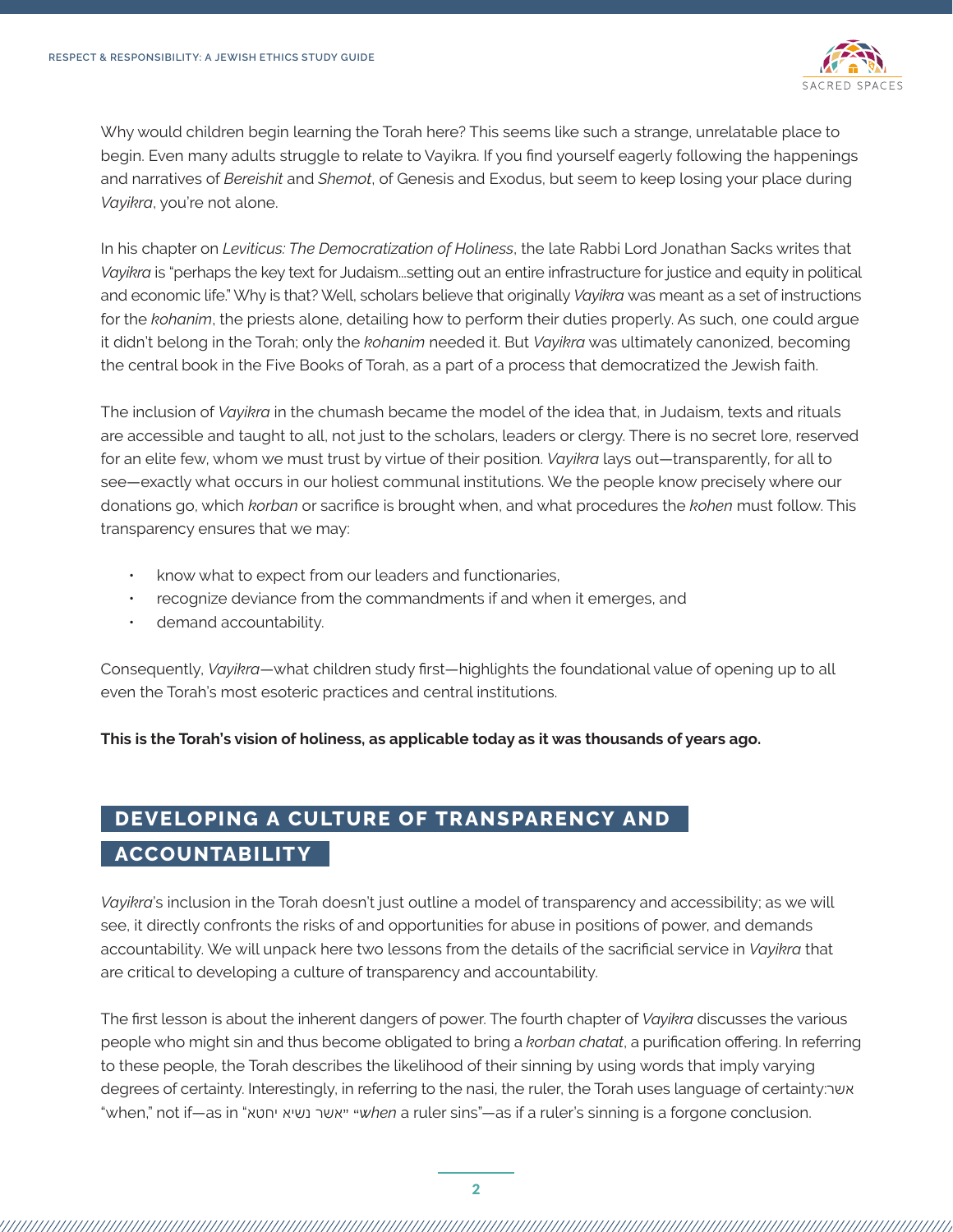

The *Kli Yakar*, a 16th-century Polish commentary, notes that a ruler's sin is often a function of how the "אבל הנשיא המתנשא לכל ראש ונוהג נשיאתו ברמה מתוך רום :power of position their in themselves holds ruler "לבבו ודאי יבא לידי חטא-"But the ruler who rules over all people, if the ruler conducts their leadership haughtily from a haughty heart, they will definitely come to sin."

Rather than a G-d-like reverence for leaders, an assumption of infallibility, the Torah here teaches us- "יחטא נשיא אשר" — "*when* a ruler sins." The Torah is teaching us something about power and those who hold it: they—we—will inevitably err.

And we all hold some power over others in our lives, whether as a parent over a child, teacher over student, doctor over patient. Power creates disparities among people that can potentially be exploited, and thus those in power must be especially cautious and self-aware. The Torah shows that, regardless of who we are or what position we hold, in Jewish law, no one is above reproach; we all risk sinning (not only but especially when in positions of power), and we are all accountable.

### **SUPPORT FROM THE SCIENTIFIC LITERATURE**

Scientific research supports the Torah's apparent assessment. In 2013, researchers Pitesa and Thau published an article in the *Journal of Applied Psychology* detailing three experiments on power and accountability. They found, like many researchers before them, that power can promote self-serving decisions, particularly in situations of moral hazard. Interestingly, though, when people in power were held accountable procedurally, negative consequences were lessened.

In one experiment, participants were randomly assigned to act either as "bosses'' or as "team players." The bosses were given special privileges and badges identifying them as superiors while the team players were told they all had equal decision-making power. Next, participants invested the payments they had received for participation, pooling their money and investing as much or as little as they wanted, with a 50% chance of doubling their money and a 50% chance of losing it. However, the bosses would not be investing their own money but instead would earn 20% of any financial gain made by investing other participants' money, incentivizing the bosses to invest as much as possible of others' funds (while being insulated from loss themselves).

The groups were then randomly assigned to one of two conditions: *outcome* accountability—in which the bosses were evaluated on the outcome of their investments, and procedural accountability—in which the bosses were evaluated based on *how* they made their decisions.

While all of the bosses took more risks with their teammates' money than the non-bosses, those judged on the *procedures* they used to make their decisions risked three times less money than those judged on the *outcome* of their decisions. The researchers concluded that to inhibit abuses of power, recklessness, and self-serving leadership, we must establish standards and procedures and be accountable to them.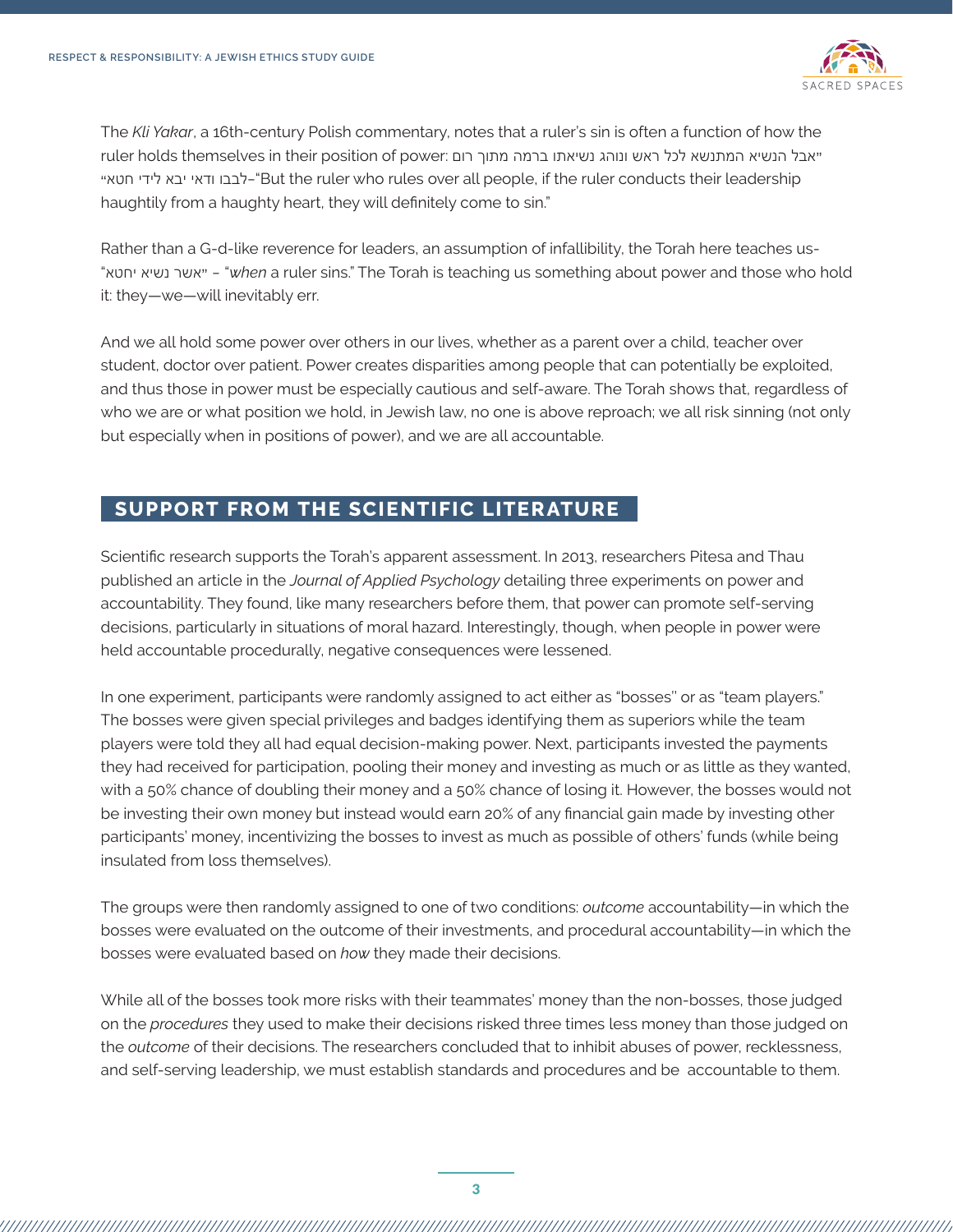

### **BOUNDARIES IN RELATIONSHIPS**

This lesson is the essence of *Vayikra*.

In fact, from the very first words of *Vayikra*, we also learn a second key lesson: the importance of applying standards to all relationships. The *parsha* begins: "אליו ה וידבר משה אל ויקרא"—"And God called to Moshe, and God spoke to him." On this line, the Talmud in Tractate Yoma (4b) asks: "רבור?" did G-d call out to Moshe before beginning to speak to him?" The Gemara answers, "אמדה תורה דרך ארץ קוראהו כן אם אלא לחבירו דבר אדם יאמר שלא—the Torah is teaching us *derech eretz*, proper etiquette, that one should not begin speaking to a friend without calling to that friend first."

On this point, the *Torah Temimah*, a 20th-century Lithuanian commentary, exclaims: We are learning this lesson of *derech eretz* from God calling Moshe by name. Moshe!—with whom God had such an intimate בכל ביתי נאמן הוא פה אל פה אדבר בו ומראה ולא בחידות ותמנת selationship. Moshe!—about whom God says: (ח:יב במדבר (יביט ה—"In my entire house, he is the trusted one. Mouth to mouth do I speak to him, in a clear vision, and not in riddles; at the image of God does he gaze." But why does God need to practice this etiquette with Moshe?

The Torah is teaching us here that even in the context of such close intimate relationships, we have boundaries. We don't just barge in; we invite, we call by name. Surely God, we might imagine, had the right to talk to Moshe whenever and however, but instead God models a valuable lesson about the application of boundaries to all relationships, no matter how intimate, no matter how powerful. **These boundaries protect relationships—especially relationships of familiarity and intimacy.**

It is intimacy that the people of Israel seek when they bring *korbanot*. Though we translate the word "*korbanot*" as "sacrifices," the Hebrew root of the word is "*karov*"–"close." We yearn for closeness to God. By bringing an offering, something of value to ourselves, we are investing in the relationship with God and bringing ourselves closer to God. It is a closeness many of us instinctively seek, and it is because of this yearning for closeness that *Vayikra* contains such detailed instructions and regulations. Powerful inclinations for connection can sometimes turn from healthy to harmful. Guidelines and safeguards exist to protect us as well as others, and to allow us to flourish and grow in healthy ways within these frameworks.

And so we begin educating children with these laws, teaching them from an early age that all the good in the world, all of the most beautiful relationships, all of our greatest leaders – all of these must operate within a set of structures. No one is above the law. The Torah models a communal religious way of life that centers on transparency and accountability

## **CONTEMPORARY VAYIKRAS**

Our contemporary *Vayikras* are sets of guidelines and protocols for the protection of the welfare of every member of the community. We can't imagine and build healthy communities without having conversations about—and constructing guidelines that create—cultures of transparency, clarity, safety, boundaries, and accountability.